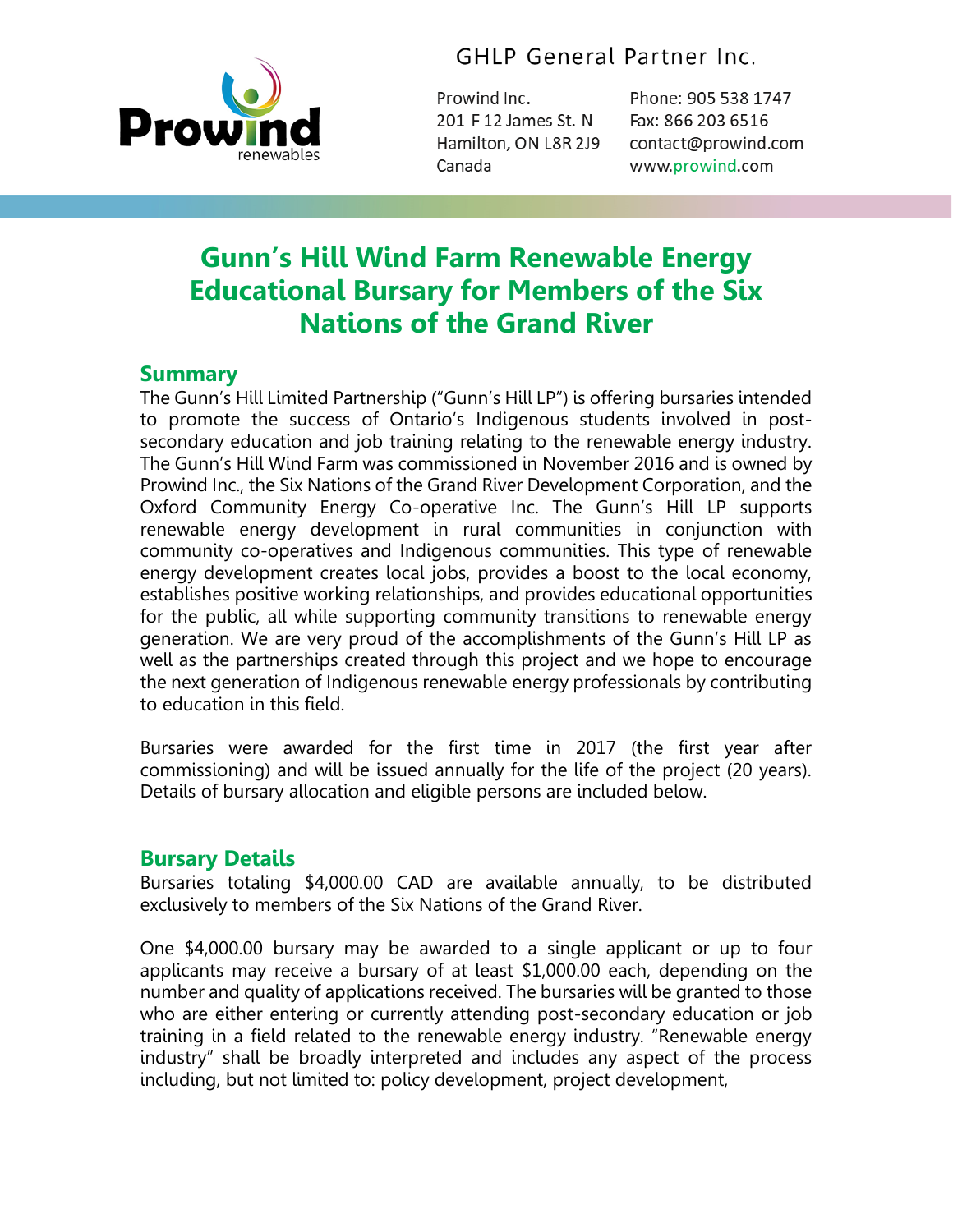

**GHLP General Partner Inc.** 

Prowind Inc. 201-F 12 James St. N Hamilton, ON L8R 2J9 Canada

Phone: 905 538 1747 Fax: 866 203 6516 contact@prowind.com www.prowind.com

technology design, environmental assessment, environmental monitoring, construction, electrical, engineering, operation, and maintenance, etc.

# **Application Details**

#### **Application Criteria:**

- 1) Member of the Six Nations of the Grand River (submit proof of affiliation)
- 2) Registered in post-secondary education or job training that is related to renewable energy or related field (submit program details and proof of registration).
- 3) Completed Application Form
- 4) Submit a short essay (1-2 pages) explaining how your education or training can be applied to the renewable energy industry and how this bursary will be applied to that education, including a brief summary of the costs to be covered by this bursary.

#### **Application Deadline:**

Applications must be submitted by July 31, 2021. Recipients will be selected and notified by August 31, 2021. Bursary funds will be distributed by September 18, 2021, unless otherwise decided by the Advisory Committee.

#### **Additional Information:**

Interested candidates must provide the requested documentation along with a completed Application form to the address noted under the Contact Information section in order to be considered eligible to receive the bursary.

Bursary recipients will be chosen by an Advisory Committee made up of representatives of the partners in the Gunn's Hill LP. The Advisory Committee reserves the right to withhold bursaries if no suitable candidates are identified in a given year, in which case the extra funds will be donated to an Indigenous educational facility of the Advisory Committee's choice.